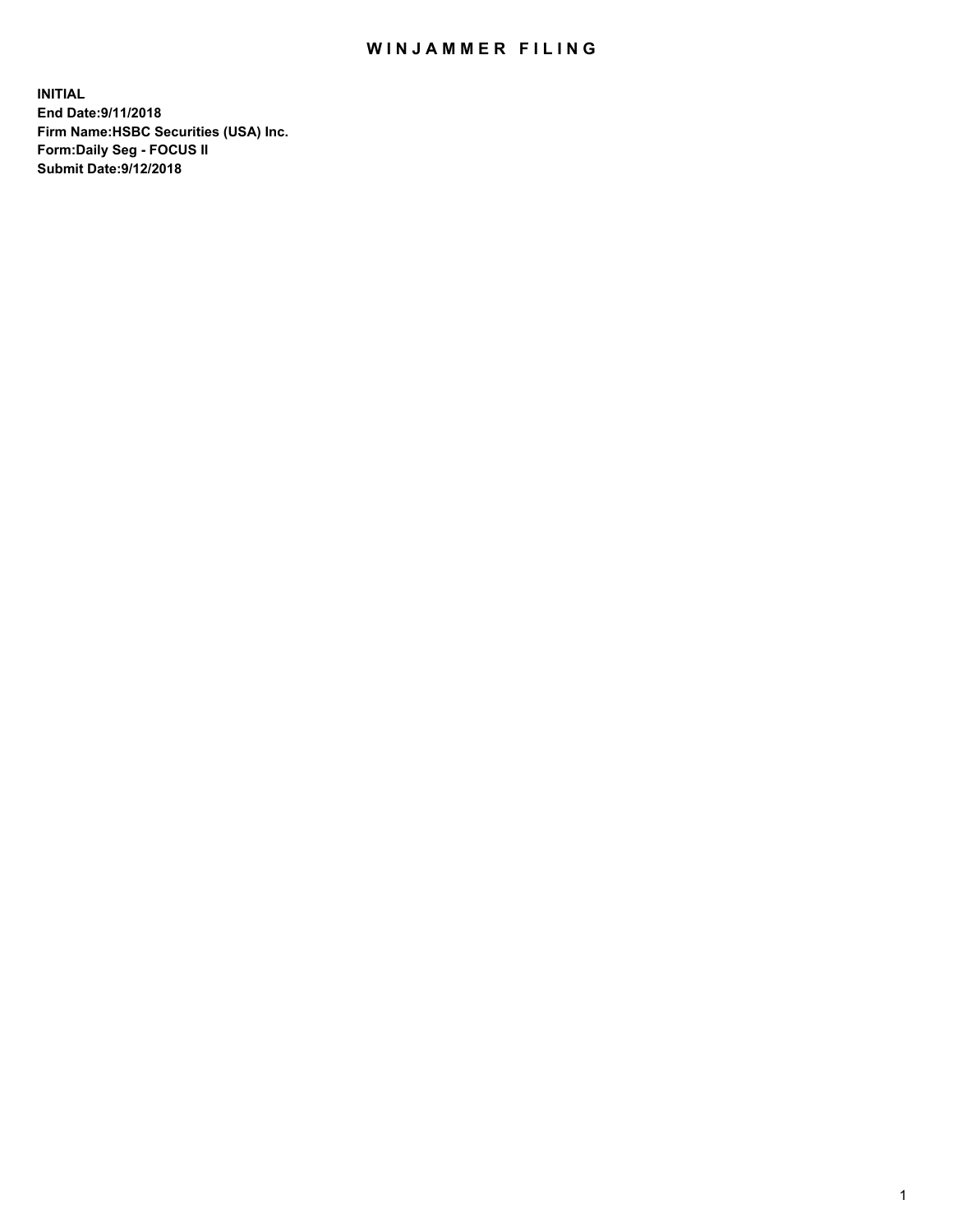**INITIAL End Date:9/11/2018 Firm Name:HSBC Securities (USA) Inc. Form:Daily Seg - FOCUS II Submit Date:9/12/2018 Daily Segregation - Cover Page**

| Name of Company                                                                                                                                                                                                                                                                                                                | <b>HSBC Securities (USA) Inc.</b>                                          |
|--------------------------------------------------------------------------------------------------------------------------------------------------------------------------------------------------------------------------------------------------------------------------------------------------------------------------------|----------------------------------------------------------------------------|
| <b>Contact Name</b>                                                                                                                                                                                                                                                                                                            | <b>Michael Vacca</b>                                                       |
| <b>Contact Phone Number</b>                                                                                                                                                                                                                                                                                                    | 212-525-7951                                                               |
| <b>Contact Email Address</b>                                                                                                                                                                                                                                                                                                   | michael.vacca@us.hsbc.com                                                  |
| FCM's Customer Segregated Funds Residual Interest Target (choose one):<br>a. Minimum dollar amount: : or<br>b. Minimum percentage of customer segregated funds required:% ; or<br>c. Dollar amount range between: and; or<br>d. Percentage range of customer segregated funds required between:% and%.                         | 109,000,000<br>$\overline{\mathbf{0}}$<br>0 <sub>0</sub><br>0 <sub>0</sub> |
| FCM's Customer Secured Amount Funds Residual Interest Target (choose one):<br>a. Minimum dollar amount: ; or<br>b. Minimum percentage of customer secured funds required:%; or<br>c. Dollar amount range between: and; or<br>d. Percentage range of customer secured funds required between:% and%.                            | 25,000,000<br>$\overline{\mathbf{0}}$<br>0 <sub>0</sub><br>0 <sub>0</sub>  |
| FCM's Cleared Swaps Customer Collateral Residual Interest Target (choose one):<br>a. Minimum dollar amount: ; or<br>b. Minimum percentage of cleared swaps customer collateral required:% ; or<br>c. Dollar amount range between: and; or<br>d. Percentage range of cleared swaps customer collateral required between:% and%. | 100,000,000<br>$\overline{\mathbf{0}}$<br>0 <sub>0</sub><br>0 <sub>0</sub> |

Attach supporting documents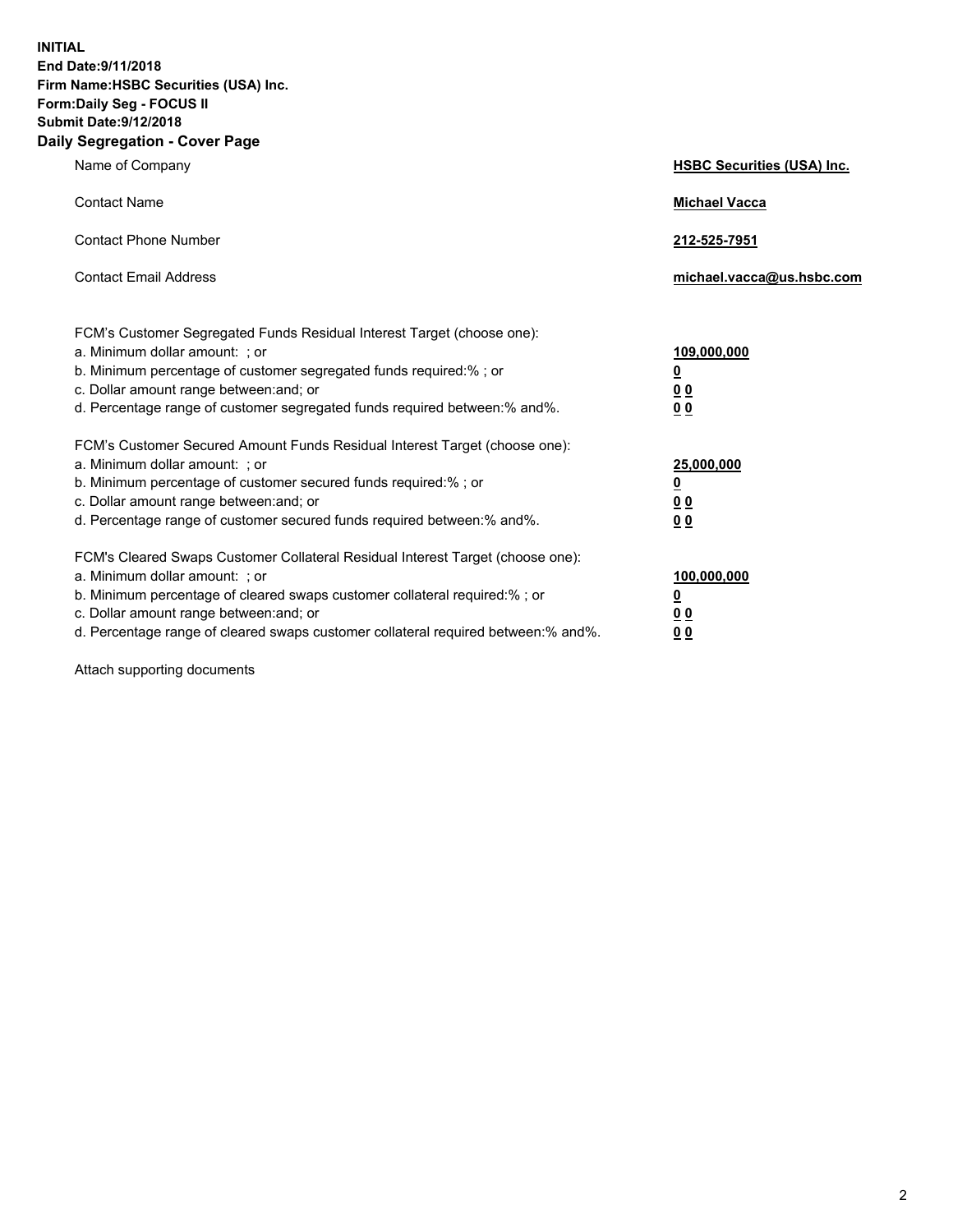**INITIAL End Date:9/11/2018 Firm Name:HSBC Securities (USA) Inc. Form:Daily Seg - FOCUS II Submit Date:9/12/2018 Daily Segregation - Secured Amounts** Foreign Futures and Foreign Options Secured Amounts Amount required to be set aside pursuant to law, rule or regulation of a foreign

government or a rule of a self-regulatory organization authorized thereunder

## 1. Net ledger balance - Foreign Futures and Foreign Option Trading - All Customers A. Cash **76,171,671** [7315]

- B. Securities (at market) **85,292,705** [7317]
- 2. Net unrealized profit (loss) in open futures contracts traded on a foreign board of trade **-11,903,240** [7325]
- 3. Exchange traded options
	- a. Market value of open option contracts purchased on a foreign board of trade **0** [7335]
	- b. Market value of open contracts granted (sold) on a foreign board of trade **0** [7337]
- 4. Net equity (deficit) (add lines 1. 2. and 3.) **149,561,136** [7345]
- 5. Account liquidating to a deficit and account with a debit balances gross amount **372,737** [7351] Less: amount offset by customer owned securities **-182,885** [7352] **189,852** [7354]
- 6. Amount required to be set aside as the secured amount Net Liquidating Equity Method (add lines 4 and 5)
- 7. Greater of amount required to be set aside pursuant to foreign jurisdiction (above) or line 6.

## FUNDS DEPOSITED IN SEPARATE REGULATION 30.7 ACCOUNTS

- 1. Cash in banks
	- A. Banks located in the United States **75,343,462** [7500]
	- B. Other banks qualified under Regulation 30.7 **0** [7520] **75,343,462** [7530]
- 2. Securities
	- A. In safekeeping with banks located in the United States **21,280,130** [7540]
	- B. In safekeeping with other banks qualified under Regulation 30.7 **0** [7560] **21,280,130** [7570]
- 3. Equities with registered futures commission merchants
	- A. Cash **0** [7580]
	- B. Securities **0** [7590]
	- C. Unrealized gain (loss) on open futures contracts **0** [7600]
	- D. Value of long option contracts **0** [7610]
	- E. Value of short option contracts **0** [7615] **0** [7620]
- 4. Amounts held by clearing organizations of foreign boards of trade
	- A. Cash **0** [7640]
	- B. Securities **0** [7650]
	- C. Amount due to (from) clearing organization daily variation **0** [7660]
	- D. Value of long option contracts **0** [7670]
	- E. Value of short option contracts **0** [7675] **0** [7680]
- 5. Amounts held by members of foreign boards of trade
	-
	-
	- C. Unrealized gain (loss) on open futures contracts **-11,903,240** [7720]
	- D. Value of long option contracts **0** [7730]
	- E. Value of short option contracts **0** [7735] **89,574,721** [7740]
- 6. Amounts with other depositories designated by a foreign board of trade **0** [7760]
- 7. Segregated funds on hand **0** [7765]
- 8. Total funds in separate section 30.7 accounts **186,198,313** [7770]
- 9. Excess (deficiency) Set Aside for Secured Amount (subtract line 7 Secured Statement Page 1 from Line 8)
- 10. Management Target Amount for Excess funds in separate section 30.7 accounts **25,000,000** [7780]
- 11. Excess (deficiency) funds in separate 30.7 accounts over (under) Management Target **11,447,325** [7785]

**149,750,988** [7355] **149,750,988** [7360]

- A. Cash **37,465,386** [7700] B. Securities **64,012,575** [7710]
	- **36,447,325** [7380]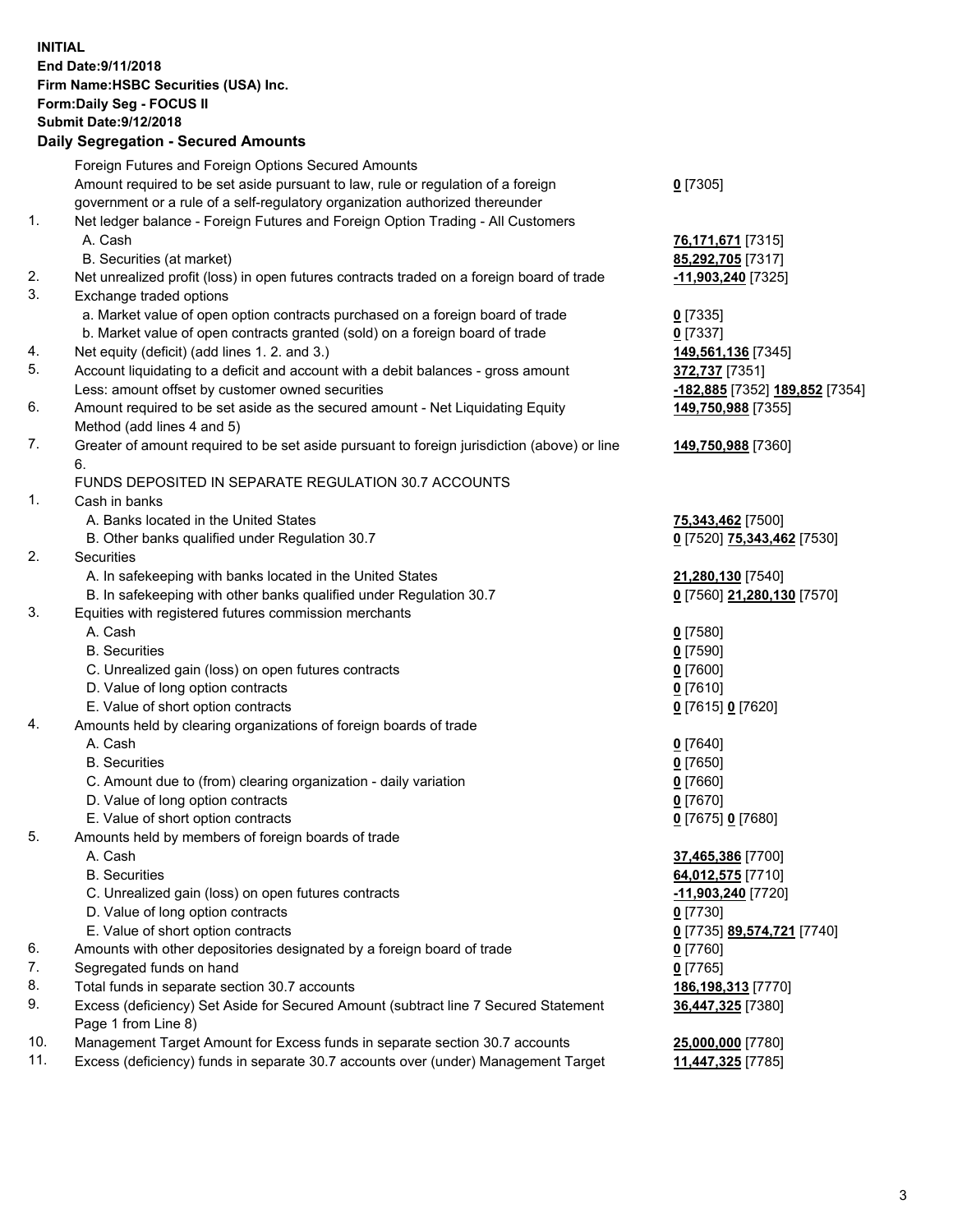**INITIAL End Date:9/11/2018 Firm Name:HSBC Securities (USA) Inc. Form:Daily Seg - FOCUS II Submit Date:9/12/2018 Daily Segregation - Segregation Statement** SEGREGATION REQUIREMENTS(Section 4d(2) of the CEAct) 1. Net ledger balance A. Cash **225,854,561** [7010] B. Securities (at market) **1,577,841,584** [7020] 2. Net unrealized profit (loss) in open futures contracts traded on a contract market **156,729,551** [7030] 3. Exchange traded options A. Add market value of open option contracts purchased on a contract market **374,021,476** [7032] B. Deduct market value of open option contracts granted (sold) on a contract market **-163,794,772** [7033] 4. Net equity (deficit) (add lines 1, 2 and 3) **2,170,652,400** [7040] 5. Accounts liquidating to a deficit and accounts with debit balances - gross amount **20,233,578** [7045] Less: amount offset by customer securities **-20,224,623** [7047] **8,955** [7050] 6. Amount required to be segregated (add lines 4 and 5) **2,170,661,355** [7060] FUNDS IN SEGREGATED ACCOUNTS 7. Deposited in segregated funds bank accounts A. Cash **118,503,355** [7070] B. Securities representing investments of customers' funds (at market) **0** [7080] C. Securities held for particular customers or option customers in lieu of cash (at market) **470,118,104** [7090] 8. Margins on deposit with derivatives clearing organizations of contract markets A. Cash **148,986,186** [7100] B. Securities representing investments of customers' funds (at market) **225,018,412** [7110] C. Securities held for particular customers or option customers in lieu of cash (at market) **1,107,161,400** [7120] 9. Net settlement from (to) derivatives clearing organizations of contract markets **652,246** [7130] 10. Exchange traded options A. Value of open long option contracts **374,021,476** [7132] B. Value of open short option contracts **-163,794,772** [7133] 11. Net equities with other FCMs A. Net liquidating equity **9,369,241** [7140] B. Securities representing investments of customers' funds (at market) **0** [7160] C. Securities held for particular customers or option customers in lieu of cash (at market) **0** [7170] 12. Segregated funds on hand **562,080** [7150] 13. Total amount in segregation (add lines 7 through 12) **2,290,597,728** [7180] 14. Excess (deficiency) funds in segregation (subtract line 6 from line 13) **119,936,373** [7190] 15. Management Target Amount for Excess funds in segregation **109,000,000** [7194] 16. Excess (deficiency) funds in segregation over (under) Management Target Amount **10,936,373** [7198]

Excess